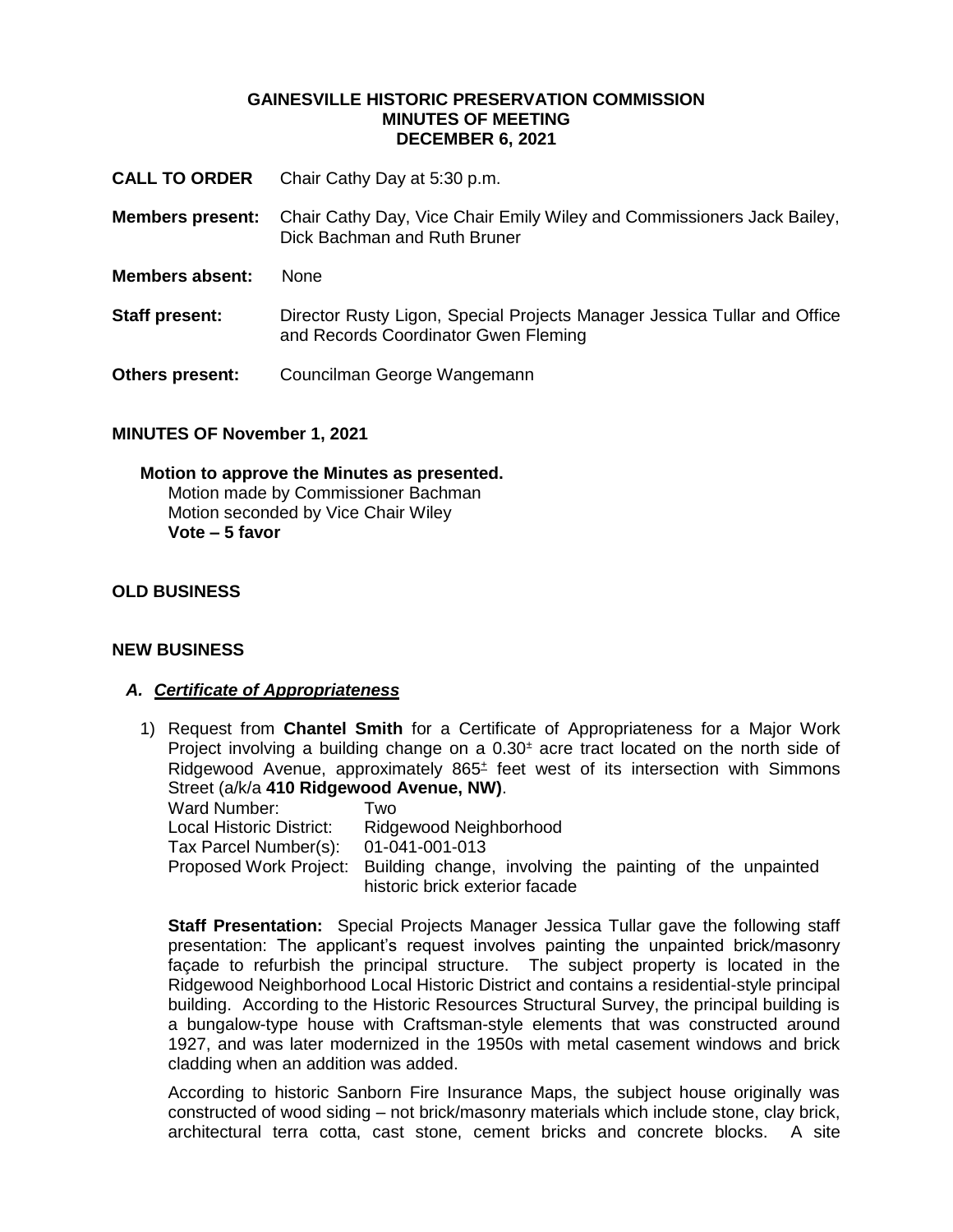inspection was conducted by the City Building Official and staff to determine whether or not the exterior cladding material was masonry. Upon inspection of both the exterior and interior cellar/crawlspace, the Building Official determined that the exterior cladding material is clay brick/masonry rather than a "sheathing" of asphalt or similar material. Although the exterior masonry cladding is not original to the house, it appears to be a historic treatment. Based on the timing of its installation and the uniformity of the brick and mortar; it appears the existing masonry cladding material may be considered "modern brick" that likely was mass-manufactured, making it harder and less porous than historic brick.

Masonry material generally is porous, allowing moisture to be absorbed and to wick out through the brick or through weep holes. Covering unpainted brick masonry with waterrepellent or waterproof coatings reduces or prevents water vapor permeability, which can cause water to be trapped inside and lead to damage if the water or vapor cannot escape (i.e. weep holes).

Painting the unpainted brick masonry exterior cladding appears to be in conflict with the Design Guidelines. However, staff believes that removal would significantly damage the face of the brick and diminish the textured character of the brick. The subject house appears to have numerous weep holes running along all facades near ground level, and the crawlspace is vented on multiple sides. Furthermore, staff believes a chemical solvent would be required to remove the paint which likely would damage the brick and possibly create environmental concerns with runoff and leaching into the soil.

**Applicant Chantel Smith** stated she was never informed by the seller, listing agent or the attorney when she purchased the house that it was on a historic registry and assumed it would have been on a deed. She said the first she knew about it was when she began painting and some neighbors complained at which time she was contacted by Mrs. Tullar. The applicant stated that she felt there was a lack of information when she purchased the house and not sure if she had known if she would have purchased it.

**Commissioner Bruner** asked Mrs. Tullar if someone purchases a home in the historic district if they are told at the time of purchase and is it possible for the city to notify them. Mrs. Tullar stated state law does not require for it to be disclosed in real estate transactions or to be on a deed. Mrs. Tullar explained that the City is not notified when property is being transferred, but she stated that historic designation is noted on the zoning map and GIS system with parcel tag warnings. She also mentioned that there are street topper signs which generally identify the boundaries.

**FAVOR: Sam Wright,** 1098 Antioch Campground, stated he has restored a few old houses and agrees that it is beautiful and looks fantastic now but before was ugly, orange and an eye-sore. Mr. Wright stated the orange color was taken from Frank Lloyd Wright that had some old houses that were orange and would use a process to get the color of rust and that the brick treatment on this home was mimicking Frank Lloyd Wright's technique. He stated the brick on this home is still in production and suggested the brick is not age appropriate for a 1920s house and did not look good before it was painted. Mr. Wright stated he did not agree that this would be a major work project after reviewing the rules and thinks the rules should be changed or reworded regarding painting brick. He stated that the owner is being denied income at this time due to meetings and should be renting/selling it during this process. He told Ms. Smith that it now looks lovely and that she had done a good job with it.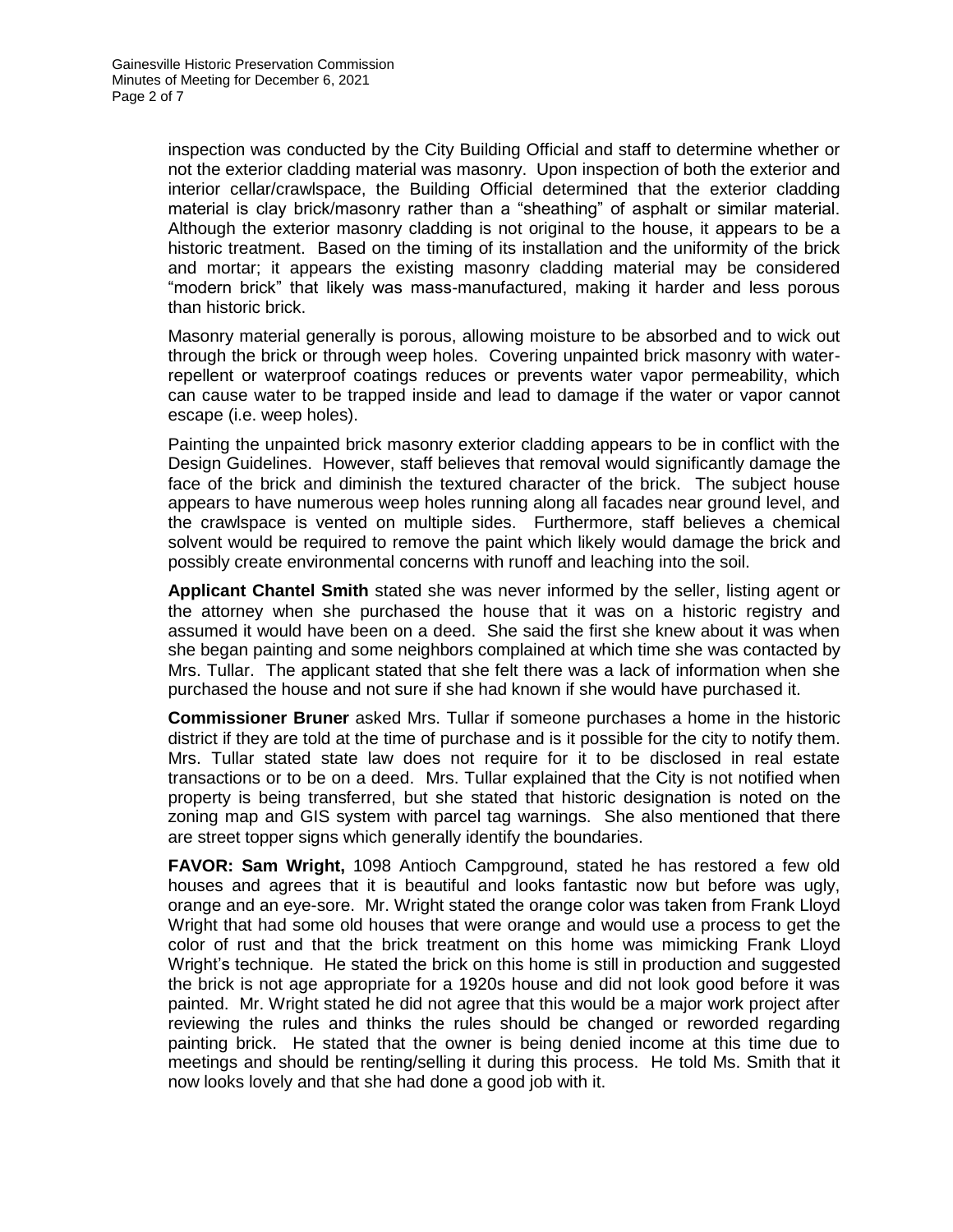**James Ensley**, 340 Ridgewood Avenue, stated he has resided at this location for three years and agrees the house before was ugly but now is gorgeous. He thinks she did an amazing job and is happy to look at it now rather than before.

**Kathryn Hobgood,** 660 Ridgewood Avenue, stated she did a \$250,000 renovation to her home two years ago. She stated she loves what was done to Ms. Smith's home and has been trying to do it to her home for twenty years but has not received approval. She said that she understood the reasoning for it but would like to whitewash or mineral wash the brick to blend better the different brick and with her addition. She stated the painted home is beautiful. Ms. Hobgood stated the sidewalks in the area need to be repaired. She said she has been respectful of all the rules, staying within the boundaries for the renovations, and agrees the owner should have followed directions, gotten approval to do it the right way. Everyone knows it is historical. She said the home and street looks better with more of it needing to be done to match the Square. Also, Ms. Hobgood said her brother owns a house across the street and does not want to put anything into it because he cannot do whatever he wants and no one wants to rent it. She then said the house next to her has vinyl siding on it and does not seem appropriate. She thinks the painted home is beautiful and makes it look like a nice, safe area and only improved the house. She said her home was one of the first renovations on the street with people following suit from her renovation which brings the value up. She stated before the renovations her house appraised for \$130,000 but now appraised for \$480,000 and if it was painted that it would be much better because the red brick is an eye-sore.

**C. J. Greene**, 839 Cherokee Road, stated she has sold six to eight houses on Ridgewood in the last ten years and never been notified by a deed record, attorney or anything in the process as to the exact historical area. She said it would be good if maps could be sent to real estate agencies to get the word out, and then she mentioned that a neighbor said they were told there are not in the district but a historic district sign is posted on her property. She again stated the owner or attorney did not disclose it but she did make two calls to get approval but did not get returned calls. Ms. Green stated the home does look beautiful but more communication is always better.

**OPPOSE: Andrea Crozier**, 641 Ridgewood, stated she has lived at the location since 1983, first as a tenant and then as the owner. She stated at the beginning before the historical designation, they all went to meetings because it is a big deal and so many restrictions. She mentioned just making changes like the windows you cannot like in a regular neighborhood. Ms. Crozier said as they listened and agreed it was a historical street in Gainesville. She agreed and thinks the house looks much better than it did, but stressed that that was not the point. She said rules and laws are established to hold order, to set boundaries, to seek approval or comply whether like it or not. She stated if you do it and then seek permission/forgiveness, then anyone can do whatever they want to do and hopefully no one will do anything distasteful. Ms. Crozier knows of situations that had asked permission to do things but were told no. She agrees that the wording should be revisited or clarified but is hard to believe a real estate agent would not know it is historic given the knowledge of the town and area. She said there are toppers on the signs that says it is a historic district. She also stated the seller said it was in a disclosure in the contract and has looked up the listing online, which states it but might not have been there when Ms. Smith bought the house. She said rules should be the same for all, and then she shared that her house was built in 1947 and is brick. Ms. Crozier mentioned that she would like for it to be painted but knows the rules about not being allowed to paint it but allowed to repaint it as maintenance. Jessica Tullar explained that you are not allowed to paint an unpainted brick surface without going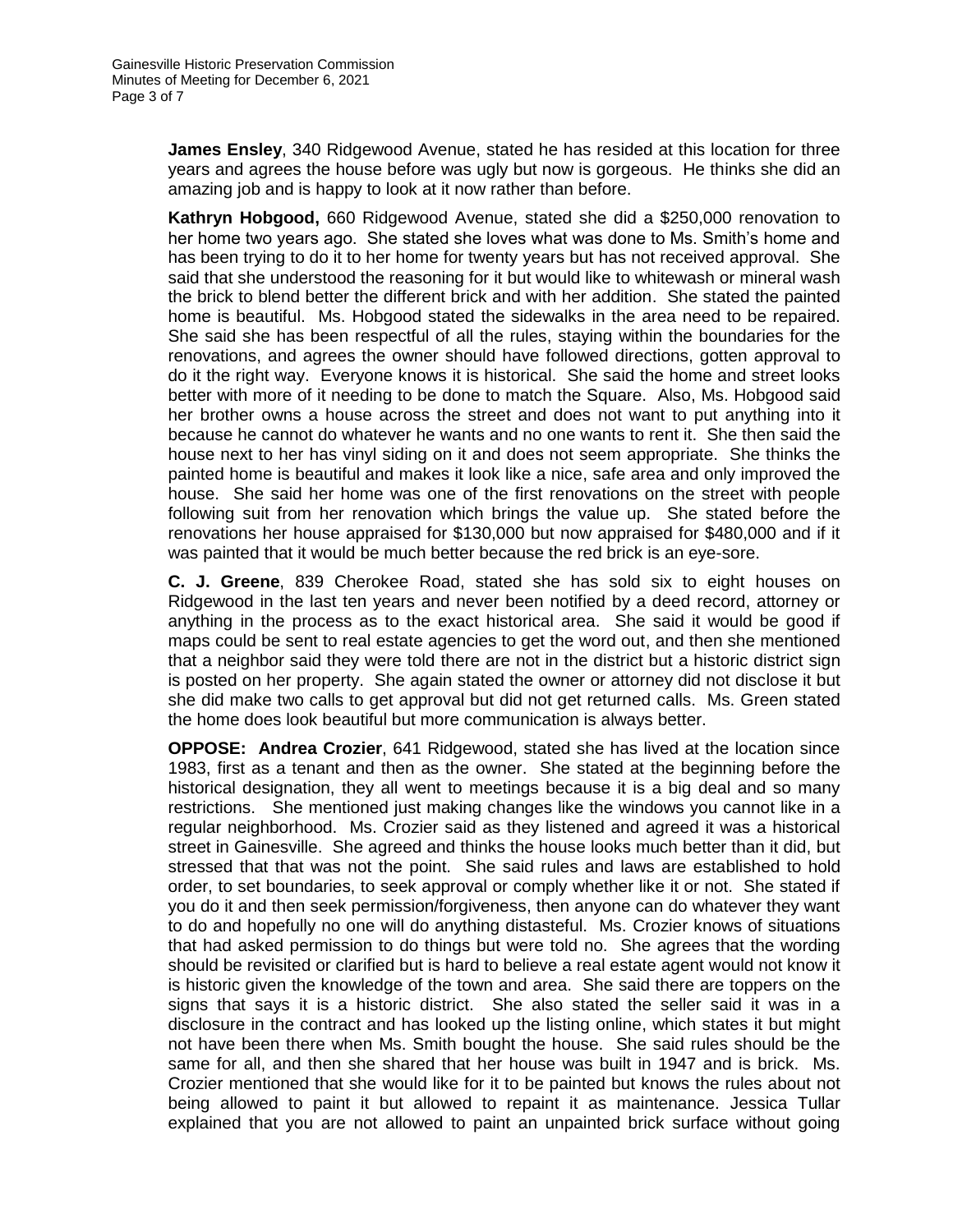through the design review process because it is considered an exterior material change due to the potential of compromising the porosity and breathability of the brick masonry. Ms. Crozier stated it is not as much about maintaining the look as it is the house structure itself. She again said the house looks much better and did everyone a favor in that manner, but reiterated that things need to be clear and that all real estate agencies need to be advised where the historic preservations are located before any purchase because of rules and restrictions.

**Jennie Clayton**, 637 Bradford Street, stated she knew it was a historic home before purchasing and actually asked permission before doing certain things and was told no. She stated one thing was to put a metal roof because of the drainage issue with mold and gross stuff. Ms. Clayton said she was told not in a historic district even though others had it but had been grandfathered in. Ms. Clayton said she went through the process because it was a rule. She agrees with the house looking better but asked what is stopping someone from painting their house purple.

In response to the comment, Mrs. Tullar stated if it is painted already, then you can paint it any color you want. State law explicitly prohibits the control of paint color, and reiterated that if it is unpainted brick masonry, it should go through the design review process because it is an exterior material change. Mrs. Tullar stated if anyone calls the office wanting an exterior material change then they are advised of the design review process. She explained that many work items either fall under "Ordinary Maintenance/Repair" or are handled by staff as "Minor Work" projects. She said the items with a high level of irreversibility, like additions and demolition, are considered "Major Work" projects. Mrs. Tullar also shared that since the Commission started reviewing design review requests in 2005, there has not been a large number of requests coming through because most have been handled as either ordinary maintenance/repair or by staff as minor work projects. She stated that the lack of major work projects suggests that those who own or have purchased the historic homes choose to repair and maintain or make minimal changes because they, as the owner, want to preserve the historic character. She explained that local designation and design guidelines are intended to help protect owner investment in the historic property, not to keep someone from making changes or improvements. The process – whether through staff or this Commission – is intended to guide homeowners approach material changes in the best way possible to protect their investment.

**Steven Thomas**, 625 Bradford Street, stated the rules and regulations that comprise the historic district will not be worth the paper it is written on if permission is given to one person to do a certain thing and then another person will come along wanting to do something else and is the reason why it is done. Out of curiosity Mr. Thomas asked, "If someone does do something without getting permission, is there a penalty for it?"

Mrs. Tullar explained that whether or not a property is located in a historic district, the City's policy is to inform an owner or tenant of a violation, share the ordinance or rules, explain steps for correcting any violation, and provide a timeframe in which to come into compliance. She further explained if an owner or tenant chooses not to take corrective action steps within the specified timeframe then the City will issue a written warning and allow additional to come into compliance. If that owner or tenant still fails to take steps to come into compliance, then the City will issue a citation and take the matter before the Municipal Court Judge who rules on the citation and assesses fines. It is not the City's policy to automatically issue a citation. She then explained that tonight's hearing before the Preservation Commission is such a corrective action step for this case.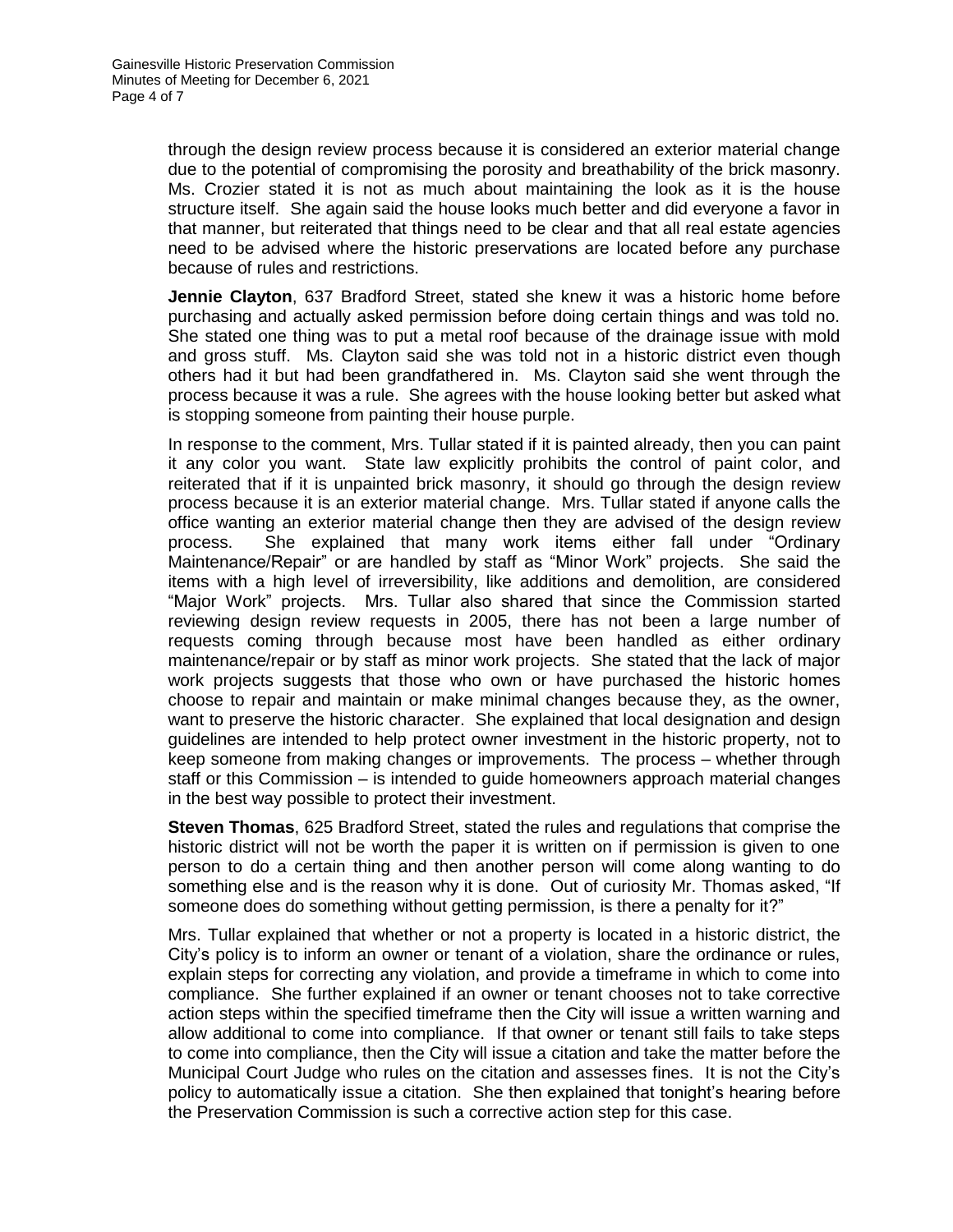Mr. Thomas commented that in the ten minutes allowed, no one stated that the brick needs to be brought back to its original state. Commissioner Bruner stated the point is it cannot be brought back, to which Chairperson Day commented it would do more damage. Mr. Thomas then said it is understood it would be a hardship for the homeowner to remove the paint and potentially be an environmental and material mess to fix.

**LADY –** A lady in the audience, who did not identify herself, stated she wanted the homeowners in attendance to know that she has spoken to Jessica about how you have to get permission if you want to have a tree removed on your property. Mrs. Tullar stated the approval process depends on the location and condition of the tree. She explained if it is a healthy, mature tree that is not hazardous then the request will go through a different review process than if the tree is unhealthy and/or hazardous. Mrs. Tullar also stated only the trees in the front yard that are healthy and mature go through this Board. She shared that without such a process one of the Ridgewood district homeowners would have been able to remove all six of their healthy, mature trees which would have significantly impacted the character of the district. Mrs. Tullar said trees and landscape are part of the character of the neighborhood.

**Kelly Moen**, 626 Dyer Street, stated she was actually the first historical house to work on and stated neither of them knew what they were doing. She said she purchased the house not knowing it was historical and thought if she had known she would have never purchased the house. She stated she had bought a dozen homes prior to that making sure they were not historic, all on Ridgewood. She said someone stated the marker on top of the signs indicated a historical area but is not correct. She said people had the opportunity to opt out of it which people did and she only buys the homes that they opted out. She stated she is all about making money in real estate and improve the neighborhood. She only buys on Ridgewood because she loves Ridgewood, she calls it her "hood" and her kids own homes on Ridgewood. She stated she is an interior designer by trade but does more of buying, selling, remodeling; and on historic homes, she keeps everything the same, very preserved and all about historical preservation.

**Special Projects Manager Jessica Tullar** stated the markers indicate the general boundaries with street signs and said Mr. Thomas was actually involved as an applicant in the designation and would be better able to speak to why all properties along Ridgewood were not included in the designation request. Mr. Thomas stated they did not have people opt out. He explained that they just did not get the entire area that they wanted to be historic. There was a discussion among several people about an area being historic or not, skipping one house and another or one street and another. Mrs. Tullar then said the northern side of Ridgewood from Simmons Street over to Denton Drive and on the southern side from Bradford Street over to Denton Drive are included in the district. She further explained that the southern side from Green Street to Bradford Street is not included per the designation application submitted in 2004/2005. Another person stated he worked in real estate for a while and shared there is a lack of notice or disclosure of properties being locally designated. Mrs. Tullar reiterated that State and local law do not require local historic designation to be disclosed on any kind of real estate transaction but required to be on the zoning map. She said if you go through the zoning office and ask questions or go onto the GIS, it is noted. Mrs. Tullar then showed a map of the entire district with the shaded area being a historic district, explaining that the only change since the 2005 designation is the addition of one property that was an owner-initiated designation.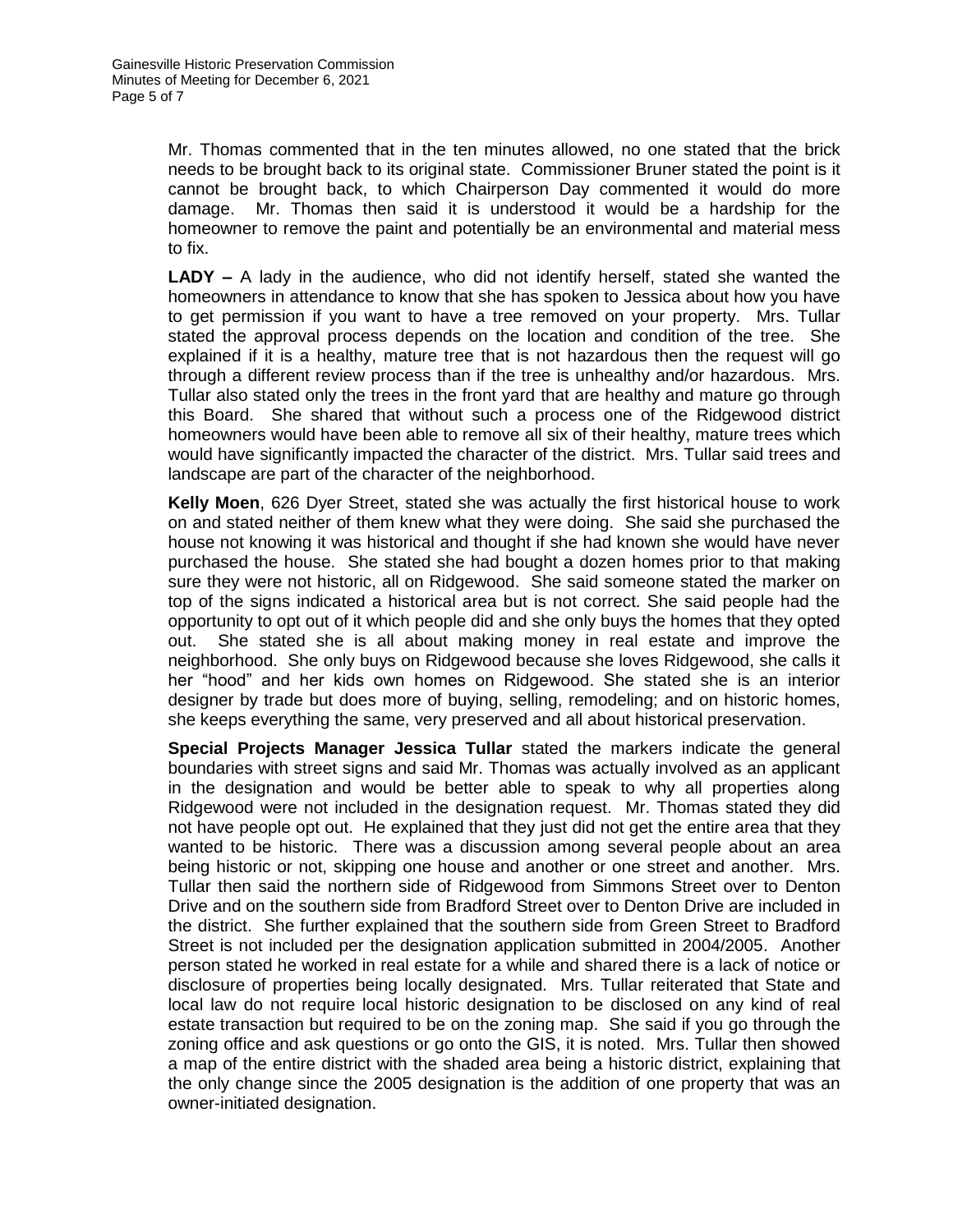**Commissioner Bachman** stated the changing of small items in the historic district is a problem the Board is facing. He said the committee is there to enforce the design guidelines and preservation ordinance. He stated this is a violation of the rules the Board has. Commissioner Bachman said the house does look better, but at the same time, he question what if another person thinks, "she got away with it," and paints their brick too. He said they are not trying to be bad guys, just trying to enforce the rules.

**Commissioner Bailey** stated he has been on this Commission for many, many years and does not remember ever facing a situation exactly like this one but hopefully will learn something from this for the future.

## **There was a motion to approve the application dated 11/05/2021 for a Certificate of Appropriateness for a Major Work Project involving a building change at 410 Ridgewood Avenue, NW.**

Motion made by Commissioner Bailey Motion seconded by Commissioner Bachman **Vote – 4 favor, 1 oppose (Bruner)**

**Mrs. Jessica Tullar** shared the Board recently participated in training on brick masonry by an AIA-registered architect who also is a historic preservation professor at Georgia State. During this September training, the Board learned about the difference in brick masonry pre- and post-WWII, the different treatments of masonry, and the importance of considering the impacts of painting the different era brick masonry. She then shared the Board participated in a more recent training on code enforcement, learning that it is best to keep in mind the "big picture". Mrs. Tullar said with the amount of changeover in ownership and this particular COA case, staff recognizes the need to conduct another round of public outreach to include informational flyers and such ideas as lunch-and-learns with real estate agents and attorneys contractors. She said, as Commissioners Bachman and Bailey stated, the City does not want to slap hands and publicly criticize people. When someone calls the office, staff does its best to inform owners and tenants, to answer questions and help owners understand the rules or process, and to move along the request as quickly as possible. She shared that unlike some communities in Georgia, Gainesville's preservation program is very property owner-friendly – explaining that the Gainesville is one of a few communities throughout the whole state that includes a staff review process. Mrs. Tullar also noted that the design guidelines are written in a way that allows this Commission and staff to look at each individual request and property on their own merits and own characteristics. As such, the Commission and staff are able to keep in mind that what might be an appropriate change for one property, might not apply to apply to a different but similar property.

**Commissioner Bruner** addressed the concern mentioned earlier in the meeting of – "if one person did it and got away with it, then I will do it too". She suggested that the City look at the possibility of establishing a fine significant enough to deter someone from completing projects without first going through the design review process when required. Mrs. Tullar stated that such a process already is in place, reminding the Board of the City's policy on non-compliance, and offered that the planned public outreach efforts will help.

### **MISCELLANEOUS**